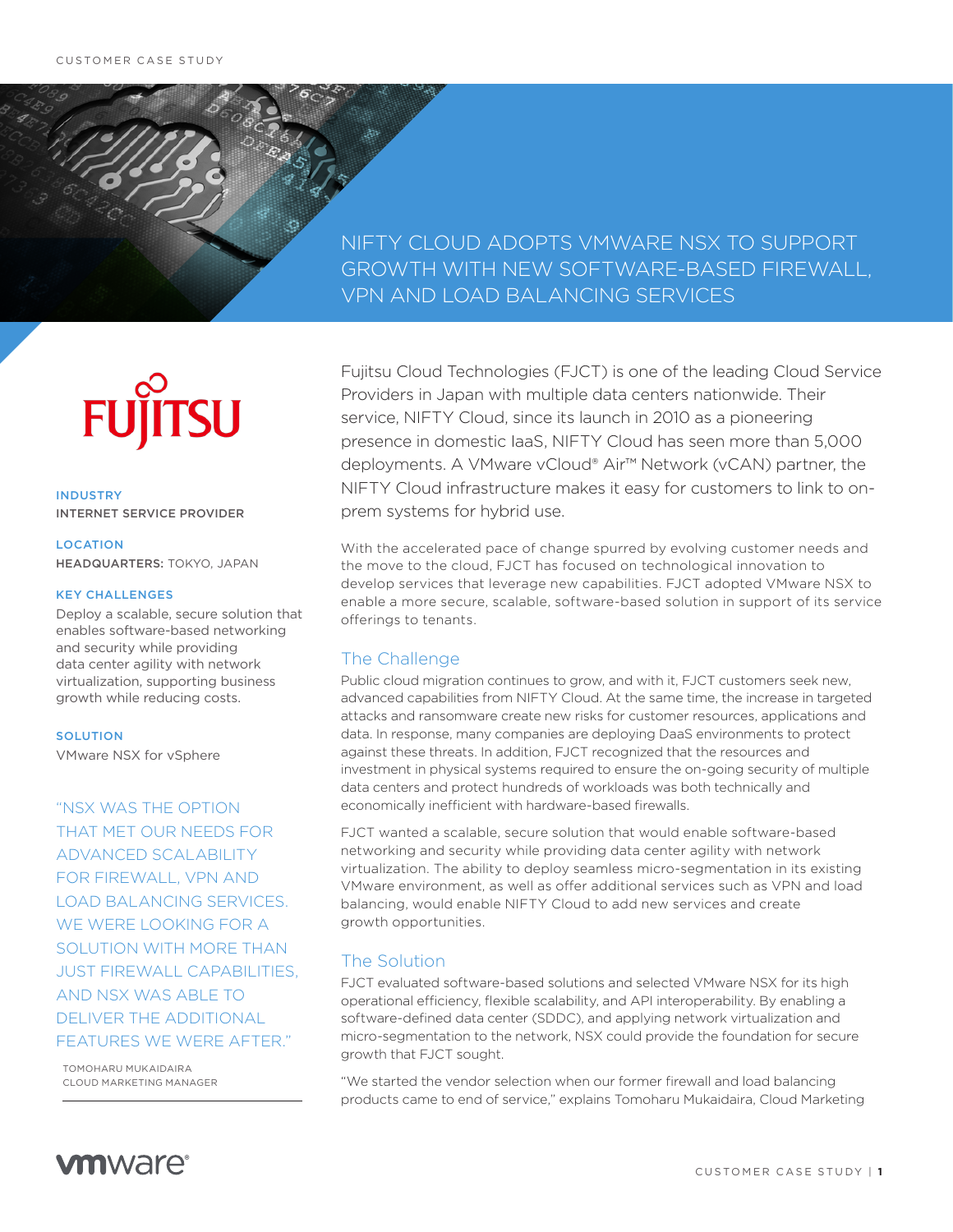BUSINESS BENEFITS

- 33% reduction in software-based load balancing costs
- 80% reduction in troubleshooting time
- Flexibility to deploy new capabilities that support business growth
- More secure, agile and scalable service offerings to tenants

#### VMWARE FOOTPRINT

- NSX®
- vSphere
- vCloud Availability for vCloud Director

Manager. "NSX was the option that met our needs for advanced scalability for VPN and load balancing services. We were looking for a solution with more than just firewall capabilities, and NSX was able to deliver the additional features we were after."

NSX provides a complete set of logical networking elements and services that includes switching, routing, firewalling, load balancing, VPN, quality of service (QoS), and monitoring. NIFTY Cloud provisions these services in virtual networks through a cloud management platform leveraging the NSX APIs, which seamlessly integrates into any cloud management platform or custom automation.

### Business Results and Benefits

With NSX, FJCT could begin providing new value-added services, such as load balancing and VPN, as software. The ability to offer these new services creates additional revenue opportunities for FJCT, while its customers benefit from the enhanced security of VPN, and a 33% reduction in software-based load balancing costs. Today NIFTY Cloud provides software-based, VPN, and load balancing for its Infrastructure-as-a-Service (IaaS) customers, as well as leveraging microsegmentation to enhance security in combination with Trend Micro Deep Security for its DaaS customers.

Because NSX builds networks in software, NIFTY Cloud can achieve levels of agility, security, and economics that were previously unattainable with physical networks. VMware NSX runs on top of existing network hardware, which meant that FJCT didn't have to buy or replace any appliances. In addition, there's no disruption to the networking infrastructure or workloads.

NSX delivers the operational model of a virtual machine for the entire network, which significantly reduced the time and resources previously needed to resolve issues in a customer's network. Before NSX, FJCT needed to perform troubleshooting for the network, servers and storage – both from a physical and virtual perspective.

"After deploying NSX, we can now isolate and identify the root cause quickly by leveraging the monitoring functionality of NSX, which visualizes the VMs and reduces our time to resolve issues," notes Tomoharu Mukaidaira. "We were able to reduce the amount of time by 80 percent in some cases, which is a dramatic improvement."

The micro-segmentation capabilities of NSX enable FJCT to isolate each VM on a shared network of public cloud services, with granular security delivered to the individual workload.

NSX also offered a performance advantage for NIFTY Cloud because the solution is architected to embed security functions right into the hypervisor, delivering microsegmentation and granular security to the individual workload. This results in a fundamentally more secure data center because security policies travel with the workloads, independent of where workloads are in the network topology.

# **vm**ware<sup>®</sup>